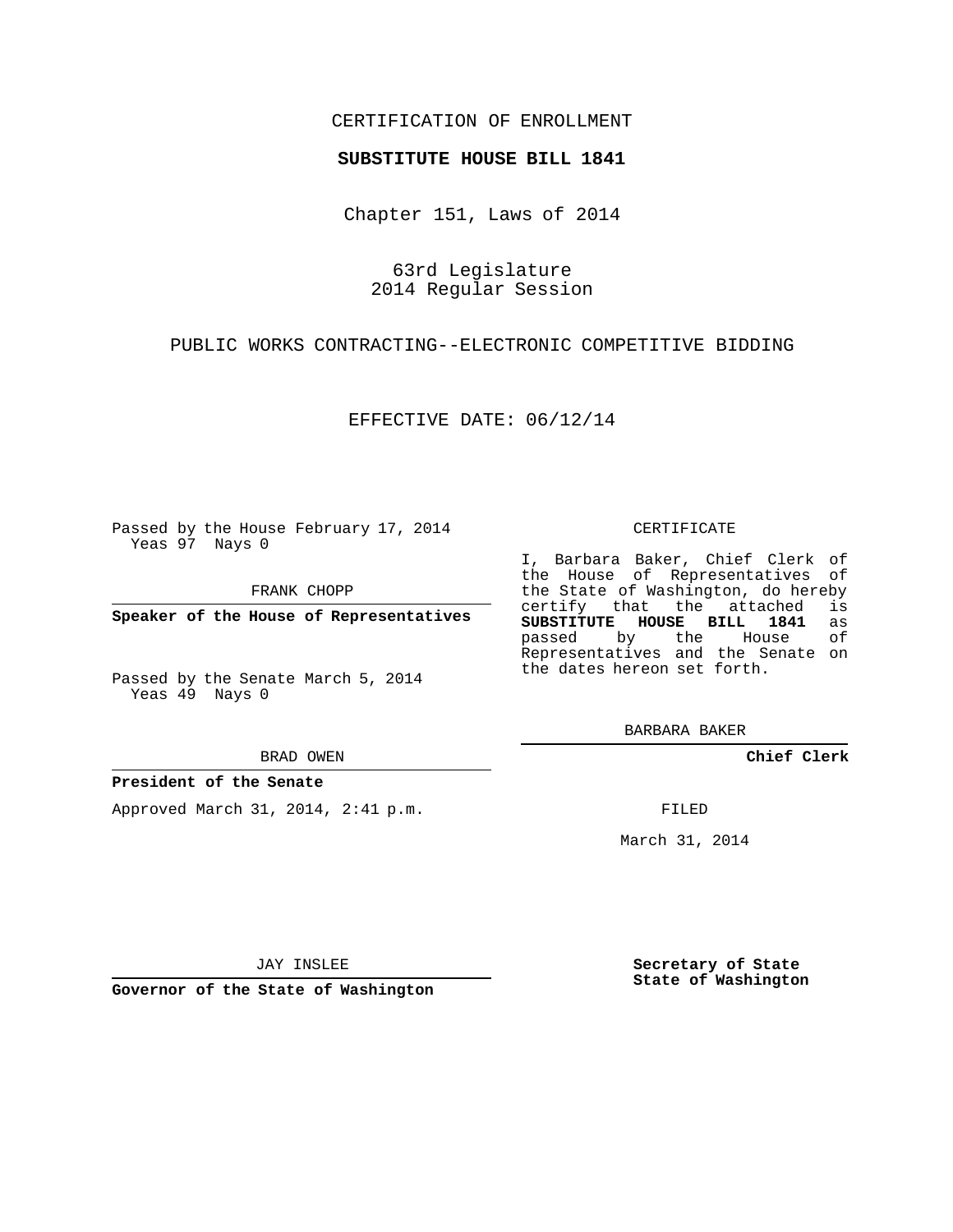# **SUBSTITUTE HOUSE BILL 1841** \_\_\_\_\_\_\_\_\_\_\_\_\_\_\_\_\_\_\_\_\_\_\_\_\_\_\_\_\_\_\_\_\_\_\_\_\_\_\_\_\_\_\_\_\_

\_\_\_\_\_\_\_\_\_\_\_\_\_\_\_\_\_\_\_\_\_\_\_\_\_\_\_\_\_\_\_\_\_\_\_\_\_\_\_\_\_\_\_\_\_

Passed Legislature - 2014 Regular Session

## **State of Washington 63rd Legislature 2013 Regular Session**

**By** House Capital Budget (originally sponsored by Representatives Stonier, Warnick, Dunshee, Morrell, Ryu, and Freeman; by request of Department of Enterprise Services)

READ FIRST TIME 02/28/13.

 AN ACT Relating to electronic competitive bidding for state public works contracting; and adding a new section to chapter 39.04 RCW.

BE IT ENACTED BY THE LEGISLATURE OF THE STATE OF WASHINGTON:

 NEW SECTION. **Sec. 1.** A new section is added to chapter 39.04 RCW to read as follows:

 (1) Any state agency authorized to conduct public works contracting and competitive bidding under this chapter may do so electronically and may use or accept electronic signatures in these processes. Such signatures are deemed presumptively valid and enforceable.

(2) For purposes of this section:

 (a) "Electronic signature" means a signature in electronic form attached to or logically associated with an electronic record.

 (b) "State agency" means any state office or activity of the executive and judicial branches of state government, including state departments, offices, divisions, boards, commissions, institutions of higher education as defined in RCW 28B.10.016, and correctional and other types of institutions.

 (3) The office of chief information officer, in coordination with the department of enterprise services and all state agencies with